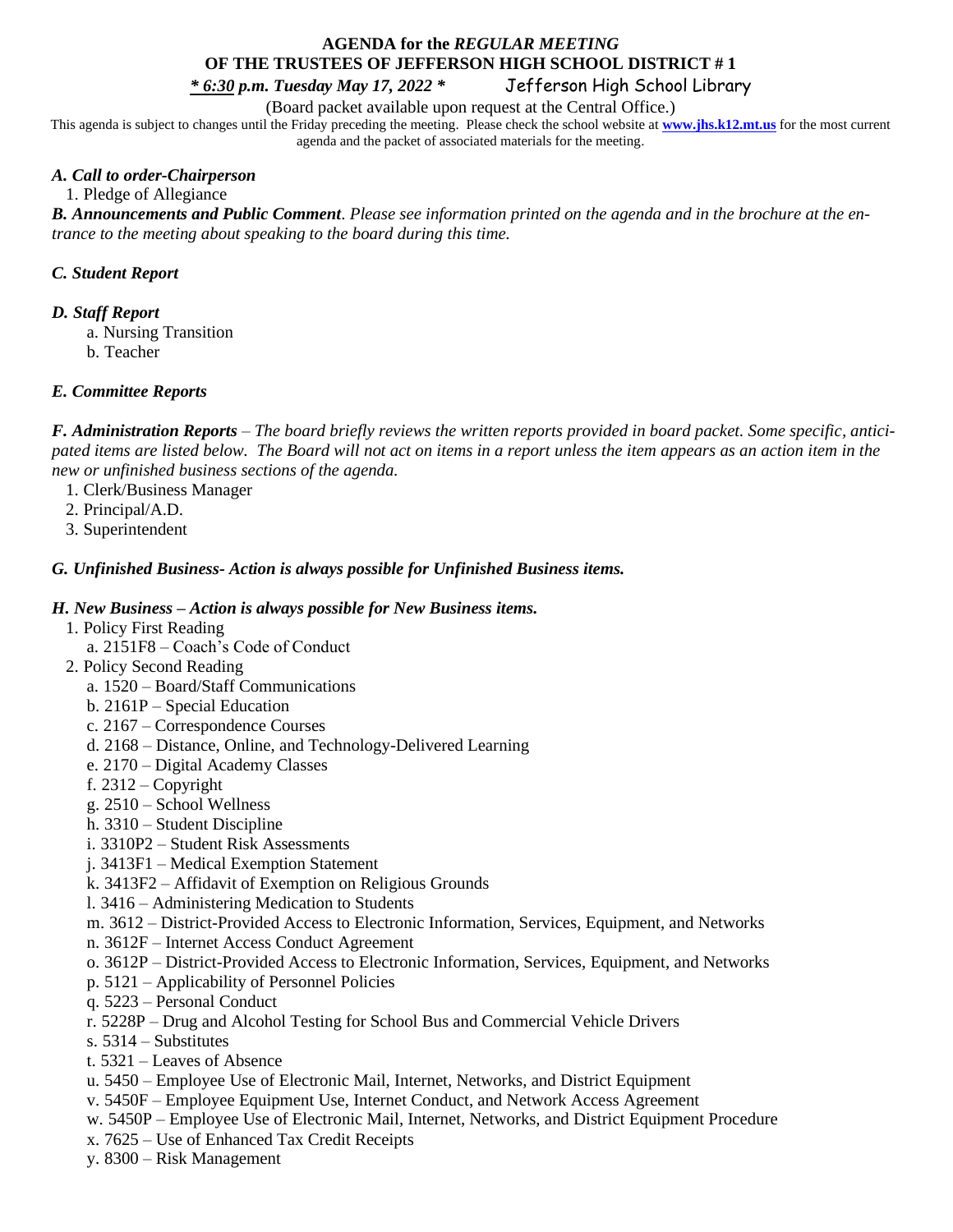- 3. Personnel
	- a. Substitutes –R. Workman
	- b. Superintendent search recommendation
	- c. Resignations Nurse -C. Rauch-Davis, Asst. AD Dan Sturdevant
	- d. Staff employment recommendations
		- i. Administrative L. Carey, A. Carey
		- ii. Coaching assistant cheer, National Honor Society
		- iii. School nurse position
		- iv. Paraprofessional position(s)
		- v. Summer employment
		- vi. Activities Director position
		- vii. Custodial position
- 4. Attendance Agreements 2 YDI , 24 JHS student to Helena, 1 Helena student to JHS
- 5. Heard Scholarship Applications discussion and recommendation
- 6. Sports Co-op update
- 7. Approval of Prickly Pear Cooperative representative
- 8. Mental Health Contractor
- 9. Food Services
- 10. Activity Bus update
- 11. Construction/Renovation update & Community Event Coordination (3-4 events/Kickoff)
	- a. Community Events
- 12. Facility Use charge update
- 13. Canvass of Election

# *I. Communication and Comments*

1. Letters to the Board – Sturdevant, Rauch-Davis

*J. Commendations and Recognition*

# *K. Consent Agenda*

1. Approval of Previous Minutes and High School Claims and Accounts – action

- *L. Follow-up/Adjournment – upcoming agenda items*
	- June Spring coach recommendations
		- Consideration of Resolution for Relative of Trustee hires

## **AGENDA for the REORGANIZATIONAL MEETING OF THE TRUSTEES OF JEFFERSON HIGH SCHOOL DISTRICT #1**

# *A. Call to Order*

- *B. Board Reorganization (Policy 1120)*
- i. Seating of Trustees
- ii. Election of Chair called by Superintendent
- iii. Election of Vice-Chair
- iv. Appointment of Clerk
- *C. New Business*
- i.. New Board Member Training
- ii.. Approval to have Jefferson County run the 2023 election by mail ballot
- *D. Adjournment*
- v. Assignment of Committees
- vi. Establishment of Meeting Format/Times
- vii. Appointment of MTSBA Liaison (Policy 1135P)

**NEXT** *REGULARLY* **SCHEDULED HIGH SCHOOL BOARD MEETING June 21, 2022, 6:30 P.M. Board chair-approved agenda items are due in the district office by the last Friday of the month prior to the board meeting.** 

*All board meetings are held in the Jefferson High School Library, on the third Tuesday of each month at 6:30 p.m. (Exceptions often occur in May and August to follow legal requirements.) For updates, call the district office at 225-3740.*

#### **Jefferson High School Board Members**

Kyrie Russ, Vice-Chair (At-Large 2 position) Cami Robson, Chair (Clancy area position) Justin Willcut (MT City area position) Larry Rasch (At-Large 3 position)

Buster Bullock, (Boulder area position) Dani Morris, (At-Large 1 position) Bryher Herak (Basin area position)